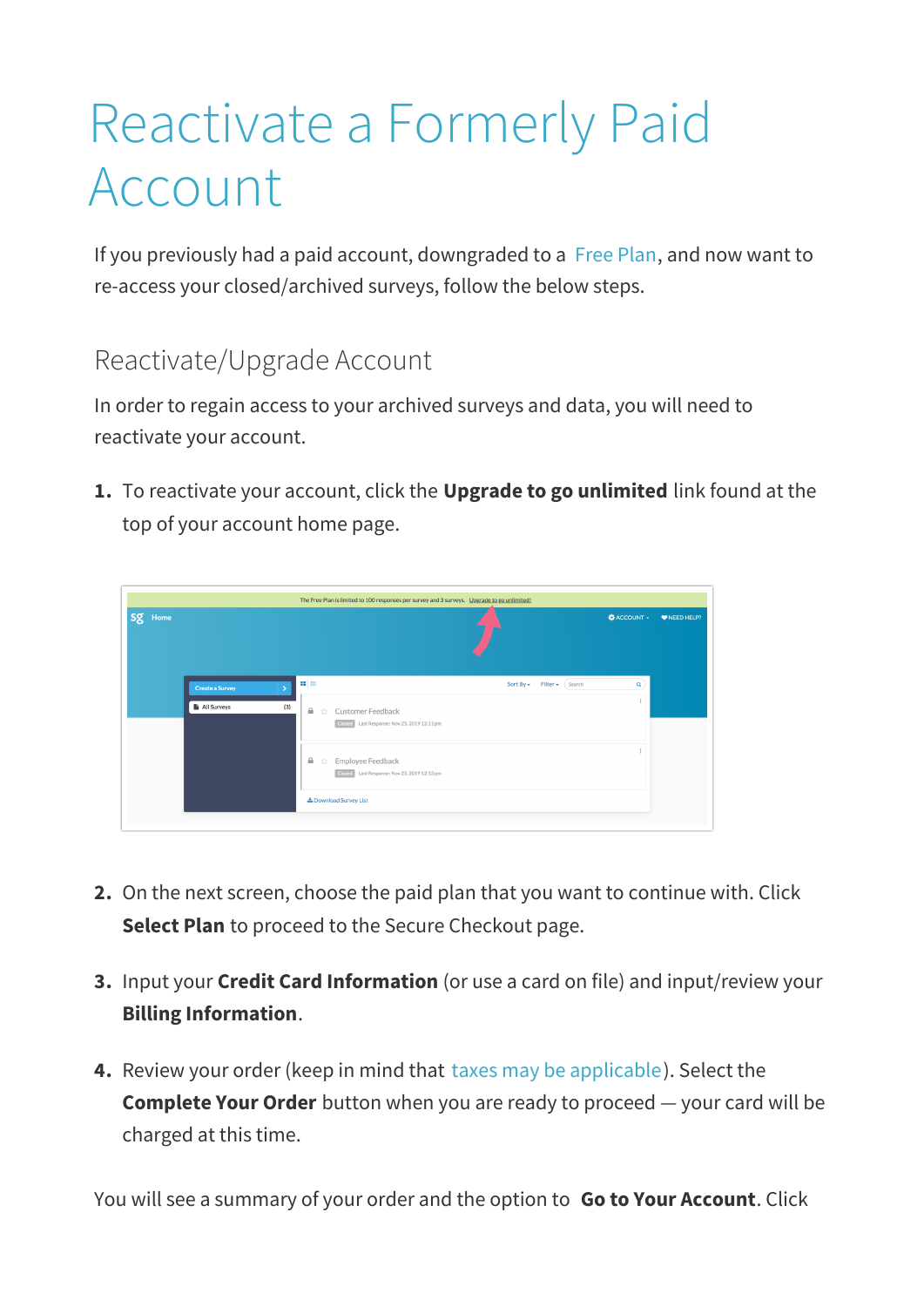this button to navigate to your account home page.

If you previously had a paid account that you downgraded to a free account, surveys created in the paid account were closed and archived at the time of downgrade. When you reactivate to a paid account, the surveys that were previously closed/archived will not be automatically restored.

Follow the below steps to restore any surveys that you may want to reactivate.

## Restore Surveys

Any surveys that were closed/archived when you previously downgraded from paid to free will need to be restored if you want to re-access their data or redistribute them. Please note that this is <sup>a</sup> manual process — you will need to restore each survey that you need one by one.

- **1.** To restore previously archived survey, navigate to your account home page by clicking the **SG** or **home** icons in the upper left of your screen.
- **2.** Locate and select the **Archived** surveys view. This view will show you all surveys on your account that have been archived.



**3.** Hover over the title of the survey that you want to restore — several options will appear. Select the option to **Restore Survey**.